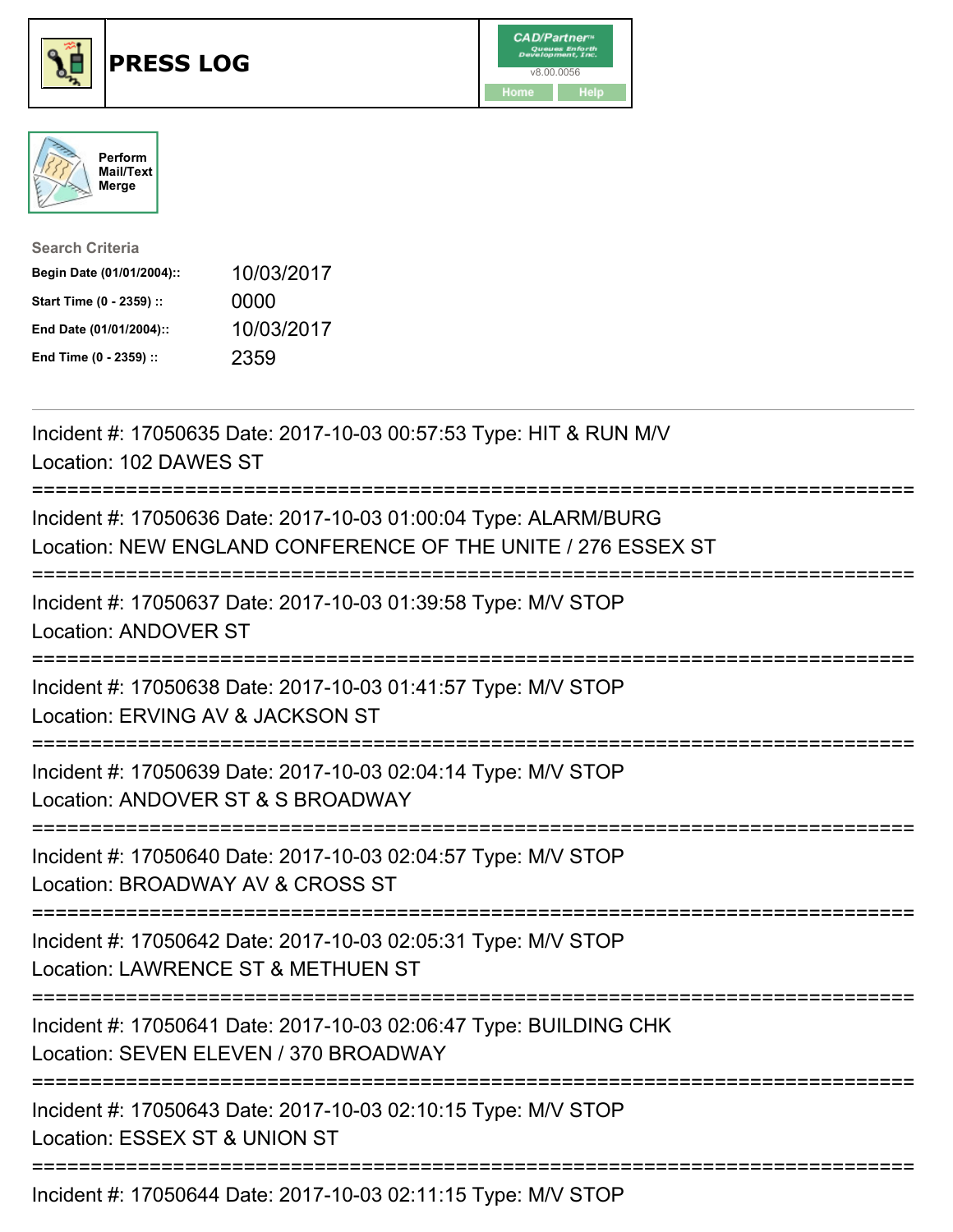Location: ACTON ST & WASHINGTON ST =========================================================================== Incident #: 17050645 Date: 2017-10-03 02:14:50 Type: M/V STOP Location: HALLENAN AV & MAURICE AV =========================================================================== Incident #: 17050646 Date: 2017-10-03 02:16:44 Type: BUILDING CHK Location: CVS PHARMACY / 266 BROADWAY =========================================================================== Incident #: 17050647 Date: 2017-10-03 02:33:20 Type: M/V STOP Location: SALEM ST =========================================================================== Incident #: 17050648 Date: 2017-10-03 02:36:30 Type: SPECIAL CHECK Location: 239 FARNHAM ST =========================================================================== Incident #: 17050649 Date: 2017-10-03 02:44:34 Type: M/V STOP Location: MT VERNON ST & S BROADWAY =========================================================================== Incident #: 17050650 Date: 2017-10-03 02:47:35 Type: SPECIAL CHECK Location: 55 GARFIELD ST =========================================================================== Incident #: 17050652 Date: 2017-10-03 02:51:28 Type: M/V STOP Location: F HAVERHILL ST & HAVERHILL ST =========================================================================== Incident #: 17050651 Date: 2017-10-03 02:52:07 Type: M/V STOP Location: ARLINGTON ST & HAMPSHIRE ST =========================================================================== Incident #: 17050654 Date: 2017-10-03 02:59:32 Type: M/V STOP Location: BROADWAY & CROSS ST =========================================================================== Incident #: 17050653 Date: 2017-10-03 02:59:43 Type: M/V STOP Location: LOWELL ST & MARGIN ST =========================================================================== Incident #: 17050655 Date: 2017-10-03 03:08:54 Type: M/V STOP Location: LOWELL ST & WARREN ST =========================================================================== Incident #: 17050656 Date: 2017-10-03 03:12:04 Type: M/V STOP Location: MERRIMACK VIEW CT & WATER ST =========================================================================== Incident #: 17050657 Date: 2017-10-03 03:38:45 Type: TOW OF M/V Location: TRESPASS / 108 HAWTHORNE WAY ===========================================================================

Incident #: 17050658 Date: 2017-10-03 03:41:09 Type: BUILDING CHK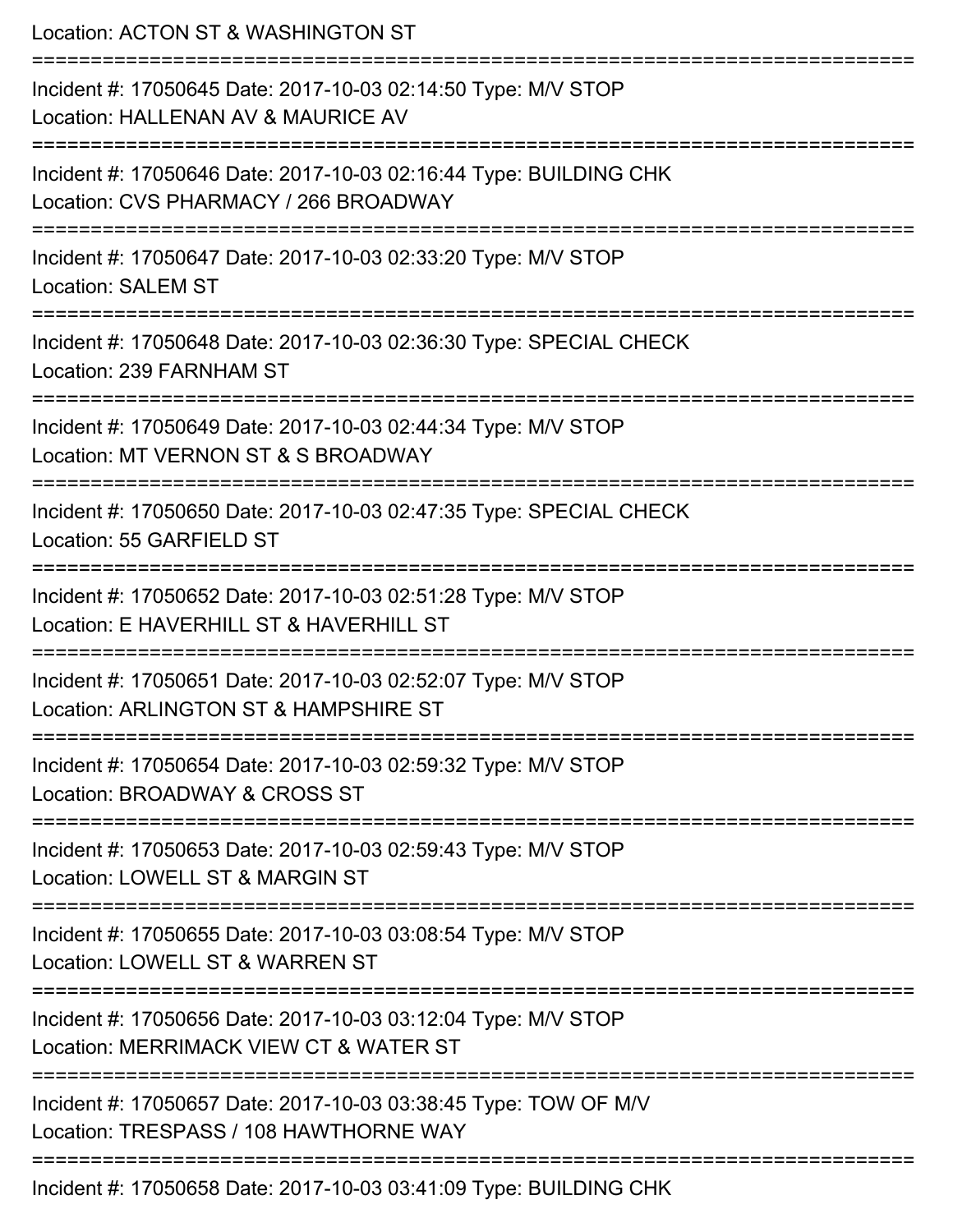| Incident #: 17050659 Date: 2017-10-03 03:43:33 Type: DISTURBANCE<br>Location: 80 BENNINGTON ST FL 2          |
|--------------------------------------------------------------------------------------------------------------|
| Incident #: 17050660 Date: 2017-10-03 04:06:55 Type: M/V STOP<br><b>Location: HEMLOCK ST</b>                 |
| Incident #: 17050661 Date: 2017-10-03 04:21:21 Type: ALARM/BURG<br>Location: LEONARD SCHOOL / 60 ALLEN ST    |
| Incident #: 17050662 Date: 2017-10-03 05:48:40 Type: ALARM/BURG<br>Location: POLLO CENTRO / 105 BROADWAY     |
| Incident #: 17050663 Date: 2017-10-03 06:02:22 Type: AUTO ACC/NO PI<br>Location: ALDER ST & HAMPSHIRE ST     |
| Incident #: 17050664 Date: 2017-10-03 06:57:02 Type: B&E/MV/PAST<br><b>Location: 1 TREMONT ST</b>            |
| Incident #: 17050665 Date: 2017-10-03 07:12:41 Type: PARK & WALK<br>Location: BROADWAY & HAVERHILL ST        |
| Incident #: 17050666 Date: 2017-10-03 07:16:06 Type: DISTURBANCE<br>Location: 370 BROADWAY                   |
| Incident #: 17050667 Date: 2017-10-03 07:17:47 Type: DISABLED MV<br>Location: E HAVERHILL ST & E PLEASANT ST |
| Incident #: 17050668 Date: 2017-10-03 07:21:36 Type: 911 HANG UP<br>Location: 131 S UNION ST                 |
| Incident #: 17050669 Date: 2017-10-03 07:39:36 Type: STOL/MV/PAS<br>Location: 44 CHESTNUT ST                 |
| Incident #: 17050670 Date: 2017-10-03 07:43:13 Type: AUTO ACC/NO PI<br>Location: 678 ANDOVER ST              |
| Incident #: 17050671 Date: 2017-10-03 07:49:41 Type: GENERAL SERV<br>Location: BENNINGTON ST & CHESTNUT ST   |
| Incident #: 17050672 Date: 2017-10-03 07:51:05 Type: MV/BLOCKING                                             |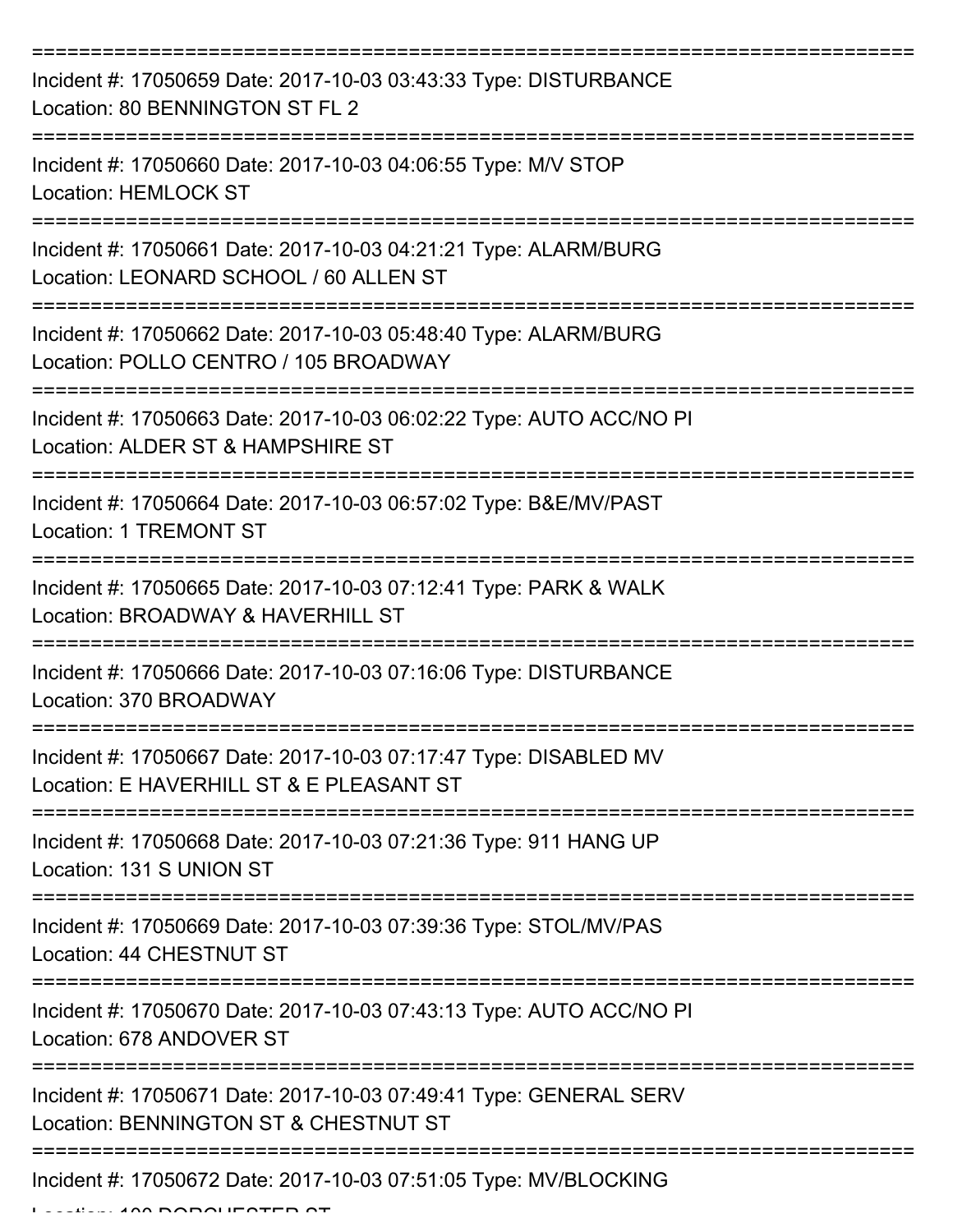| Incident #: 17050673 Date: 2017-10-03 07:55:27 Type: TOW/REPOSSED<br>Location: 101 HOWARD ST             |
|----------------------------------------------------------------------------------------------------------|
| Incident #: 17050674 Date: 2017-10-03 08:02:43 Type: MISSING PERS<br>Location: 377 LOWELL ST             |
| Incident #: 17050675 Date: 2017-10-03 08:13:30 Type: ANIMAL COMPL<br>Location: 530 ANDOVER ST            |
| Incident #: 17050676 Date: 2017-10-03 08:30:28 Type: ALARM/BURG<br>Location: C1 BUFFET / 73A WINTHROP AV |
| Incident #: 17050677 Date: 2017-10-03 08:34:46 Type: MV/BLOCKING<br>Location: 221 WATER ST               |
| Incident #: 17050678 Date: 2017-10-03 08:45:56 Type: FRAUD<br>Location: 286 LAWRENCE ST                  |
| Incident #: 17050679 Date: 2017-10-03 08:55:50 Type: ANIMAL COMPL<br>Location: 630 ANDOVER ST            |
| Incident #: 17050680 Date: 2017-10-03 08:57:07 Type: RECOV/STOL/MV<br>Location: 21 PLEASANT ST           |
| Incident #: 17050681 Date: 2017-10-03 09:24:49 Type: MV/BLOCKING<br>Location: 221 WATER ST               |
| Incident #: 17050682 Date: 2017-10-03 09:28:25 Type: PARK & WALK<br>Location: BROADWAY & COMMON ST       |
| Incident #: 17050683 Date: 2017-10-03 09:37:36 Type: M/V STOP<br>Location: PAQRKER & SALEM               |
| Incident #: 17050684 Date: 2017-10-03 09:39:32 Type: M/V STOP<br>Location: S UNION ST & SALEM ST         |
| Incident #: 17050685 Date: 2017-10-03 09:41:40 Type: M/V STOP<br>Location: HAMPSHIRE ST & HAVERHILL ST   |
| Incident #: 17050686 Date: 2017-10-03 09:56:24 Type: AUTO ACC/NO PI                                      |

Location: CLILE STATION / 325 WINTHDOD AV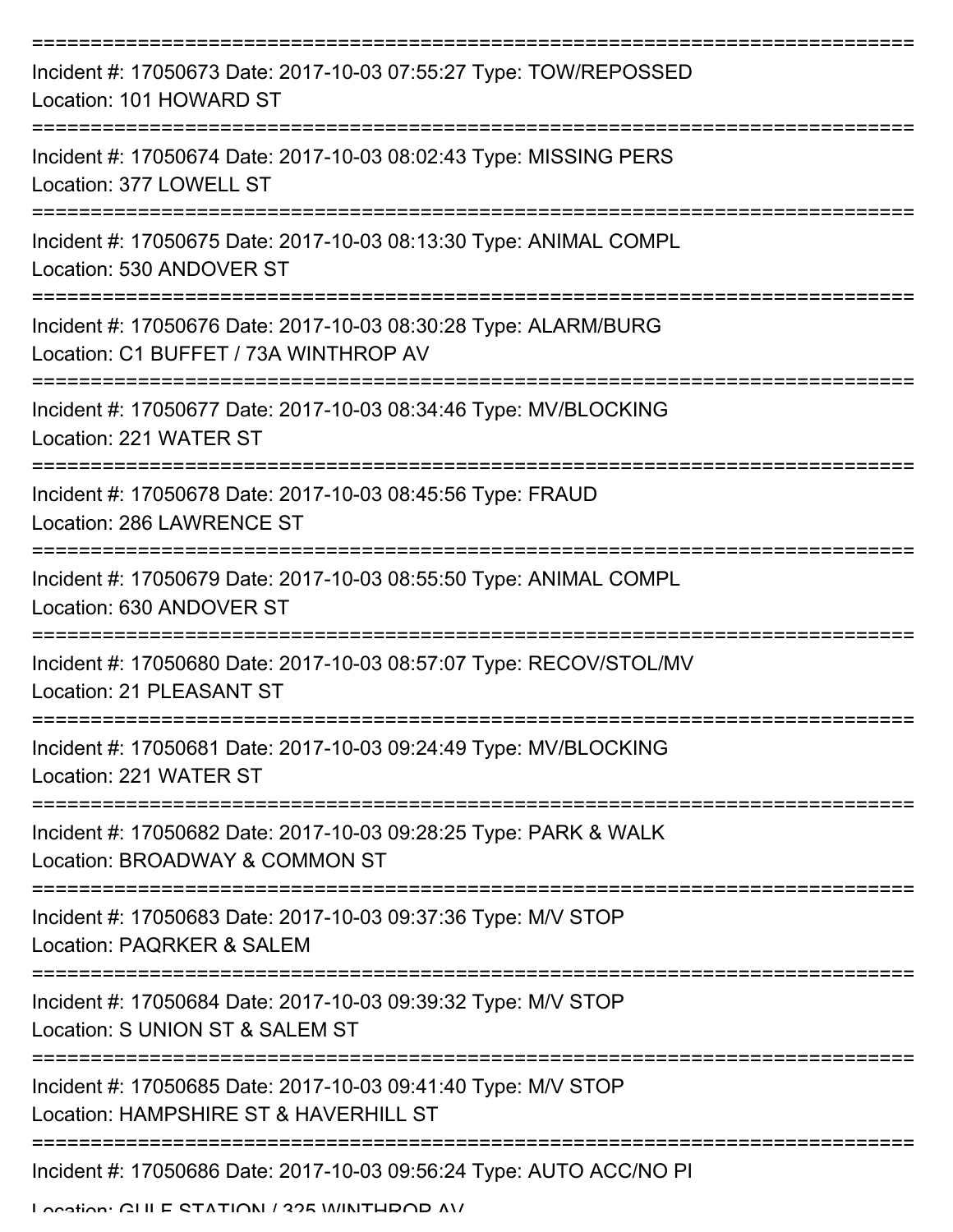| Incident #: 17050687 Date: 2017-10-03 09:59:01 Type: NOTIFICATION<br>Location: 31 ARLINGTON ST #2    |
|------------------------------------------------------------------------------------------------------|
| Incident #: 17050692 Date: 2017-10-03 10:01:46 Type: LOST PROPERTY<br>Location: 220 S BROADWAY       |
| Incident #: 17050688 Date: 2017-10-03 10:02:10 Type: CK WELL BEING<br>Location: ACTON ST & WEST ST   |
| Incident #: 17050689 Date: 2017-10-03 10:04:58 Type: ROBBERY UNARM<br>Location: BROADWAY & LOWELL ST |
| Incident #: 17050690 Date: 2017-10-03 10:11:19 Type: PARK & WALK<br>Location: BRADFORD ST & BROADWAY |
| Incident #: 17050691 Date: 2017-10-03 10:11:51 Type: ALARM/BURG<br>Location: 3 MT AUBURN ST          |
| Incident #: 17050693 Date: 2017-10-03 10:17:02 Type: M/V STOP<br>Location: 25 MARSTON ST             |
| Incident #: 17050694 Date: 2017-10-03 10:18:49 Type: THREATS<br>Location: 199 SALEM ST               |
| Incident #: 17050695 Date: 2017-10-03 10:33:06 Type: M/V STOP<br>Location: 117 E HAVERHILL ST        |
| Incident #: 17050696 Date: 2017-10-03 10:33:15 Type: M/V STOP<br>Location: S UNION ST & SALEM ST     |
| Incident #: 17050697 Date: 2017-10-03 10:40:30 Type: 209A/SERVE<br>Location: 85 NEWBURY ST           |
| Incident #: 17050698 Date: 2017-10-03 10:42:38 Type: MV/BLOCKING<br>Location: 170 ANDOVER ST         |
| Incident #: 17050699 Date: 2017-10-03 10:44:05 Type: M/V STOP<br>Location: JACKSON CT & JACKSON ST   |
| Incident #: 17050700 Date: 2017-10-03 10:45:50 Type: 209A/SERVE<br>Location: 8 CORNISH ST            |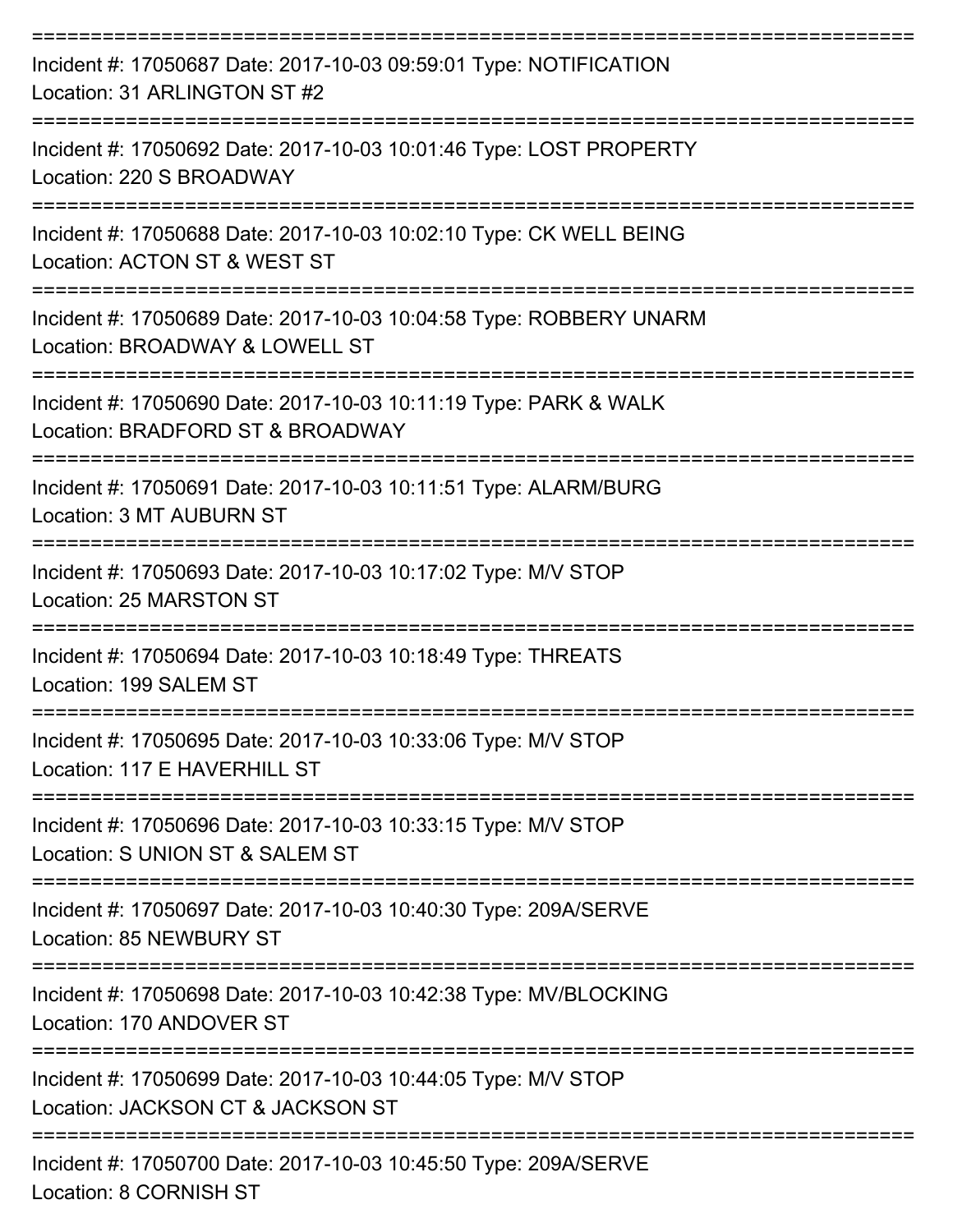| Incident #: 17050701 Date: 2017-10-03 10:46:44 Type: MEDIC SUPPORT<br>Location: 183 HAVERHILL ST FL 3                                 |
|---------------------------------------------------------------------------------------------------------------------------------------|
| ==========================<br>Incident #: 17050702 Date: 2017-10-03 10:51:05 Type: LARCENY/PAST<br>Location: 143 MYRTLE ST            |
| Incident #: 17050703 Date: 2017-10-03 10:59:49 Type: 209A/SERVE<br>Location: 117 WILLOW ST<br>================================        |
| Incident #: 17050704 Date: 2017-10-03 11:01:43 Type: PARK & WALK<br>Location: BRADFORD ST & BROADWAY                                  |
| Incident #: 17050705 Date: 2017-10-03 11:10:41 Type: COURT DOC SERVE<br>Location: 351 HAMPSHIRE ST<br>=============================== |
| Incident #: 17050706 Date: 2017-10-03 11:14:30 Type: COURT DOC SERVE<br>Location: 100 CROSS ST                                        |
| Incident #: 17050707 Date: 2017-10-03 11:16:39 Type: ALARM/BURG<br>Location: 167 WILLOW ST<br>-------------------------------         |
| Incident #: 17050708 Date: 2017-10-03 11:16:56 Type: STOL/MV/PAS<br>Location: 47 WHITE ST #15                                         |
| Incident #: 17050709 Date: 2017-10-03 11:19:38 Type: ALARM/BURG<br>Location: 107 EVERETT ST                                           |
| Incident #: 17050710 Date: 2017-10-03 11:26:52 Type: 209A/SERVE<br>Location: 470 HAVERHILL ST                                         |
| Incident #: 17050711 Date: 2017-10-03 11:28:29 Type: ALARM/BURG<br>Location: 492 LOWELL ST                                            |
| Incident #: 17050712 Date: 2017-10-03 11:29:31 Type: M/V STOP<br><b>Location: TEWKSBURY ST</b>                                        |
| Incident #: 17050713 Date: 2017-10-03 11:30:18 Type: 209A/SERVE<br>Location: 71 CRESCENT ST                                           |
| Incident #: 17050714 Date: 2017-10-03 11:32:17 Type: MAL DAMAGE<br>Location: 24 COOLIDGE ST                                           |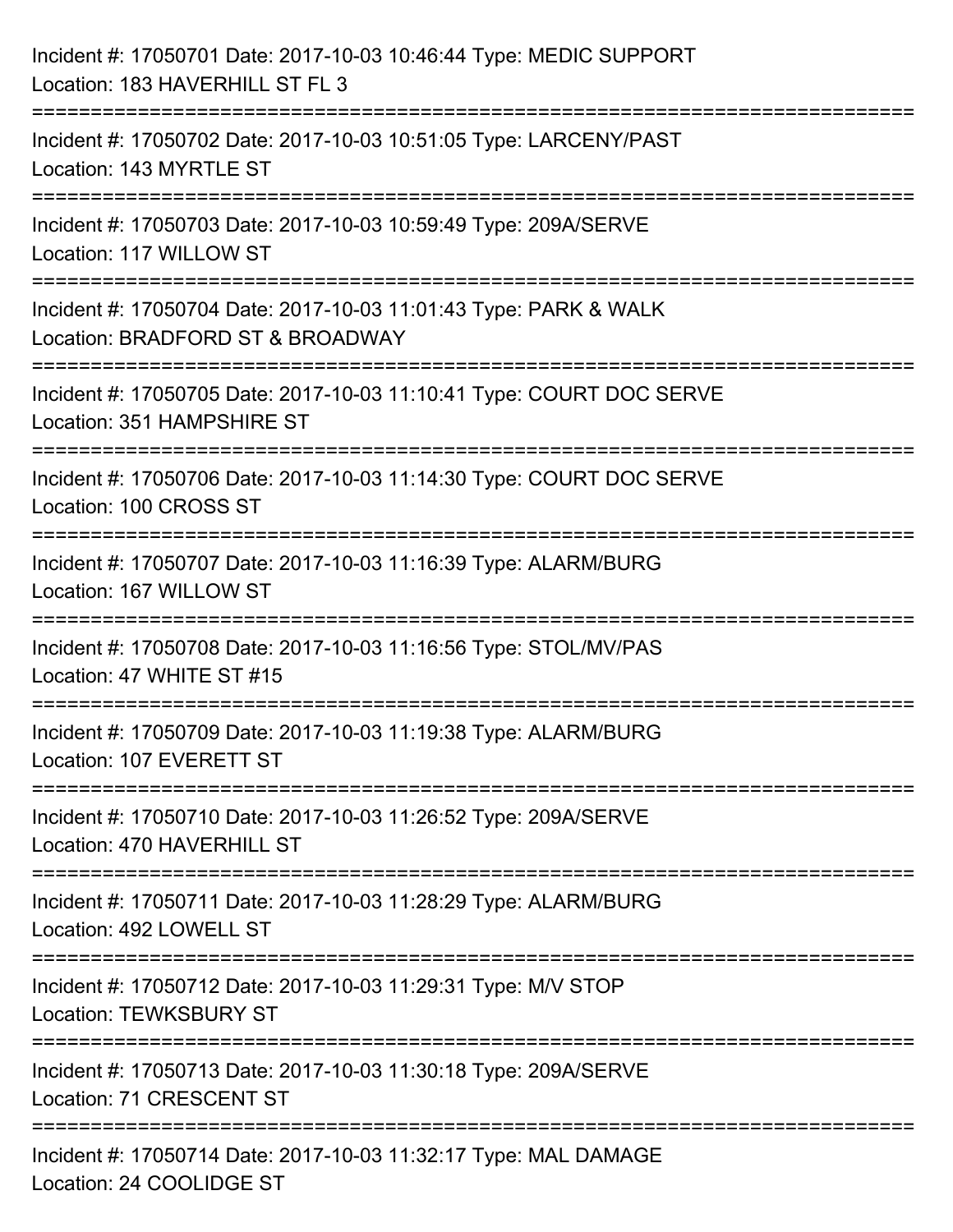| Incident #: 17050715 Date: 2017-10-03 11:39:32 Type: 209A/SERVE<br>Location: 217 WATER ST                                   |
|-----------------------------------------------------------------------------------------------------------------------------|
| Incident #: 17050716 Date: 2017-10-03 11:45:10 Type: NOTIFICATION<br>Location: 511 LOWELL ST                                |
| Incident #: 17050717 Date: 2017-10-03 11:54:01 Type: M/V STOP<br>Location: 19 WINTHROP AV<br>============================== |
| Incident #: 17050718 Date: 2017-10-03 12:01:01 Type: M/V STOP<br>Location: MELROSE ST & WATER ST                            |
| Incident #: 17050719 Date: 2017-10-03 12:04:30 Type: M/V STOP<br>Location: DOYLE ST & WATER ST                              |
| Incident #: 17050720 Date: 2017-10-03 12:10:25 Type: TOW/REPOSSED<br><b>Location: 68 TRENTON ST</b>                         |
| Incident #: 17050721 Date: 2017-10-03 12:15:58 Type: SUS PERS/MV<br>Location: HIGH ST & PROSPECT CT                         |
| Incident #: 17050722 Date: 2017-10-03 12:20:38 Type: M/V STOP<br>Location: 51 BROOK ST                                      |
| Incident #: 17050723 Date: 2017-10-03 12:22:25 Type: MEDIC SUPPORT<br>Location: BROADWAY & COMMON ST                        |
| Incident #: 17050724 Date: 2017-10-03 12:32:08 Type: LIC PLATE STO<br>Location: 143 MYRTLE ST                               |
| Incident #: 17050725 Date: 2017-10-03 12:38:27 Type: INVESTIGATION<br>Location: 39 HAVERHILL ST                             |
| Incident #: 17050726 Date: 2017-10-03 12:42:31 Type: FRAUD<br>Location: PRIMO'S LIQUORS / 450 HAVERHILL ST                  |
| Incident #: 17050727 Date: 2017-10-03 12:45:47 Type: M/V STOP<br>Location: 205 BROADWAY                                     |
| Incident #: 17050728 Date: 2017-10-03 13:04:29 Type: M/V STOP<br>Location: ANDOVER ST & PARKER ST                           |

===========================================================================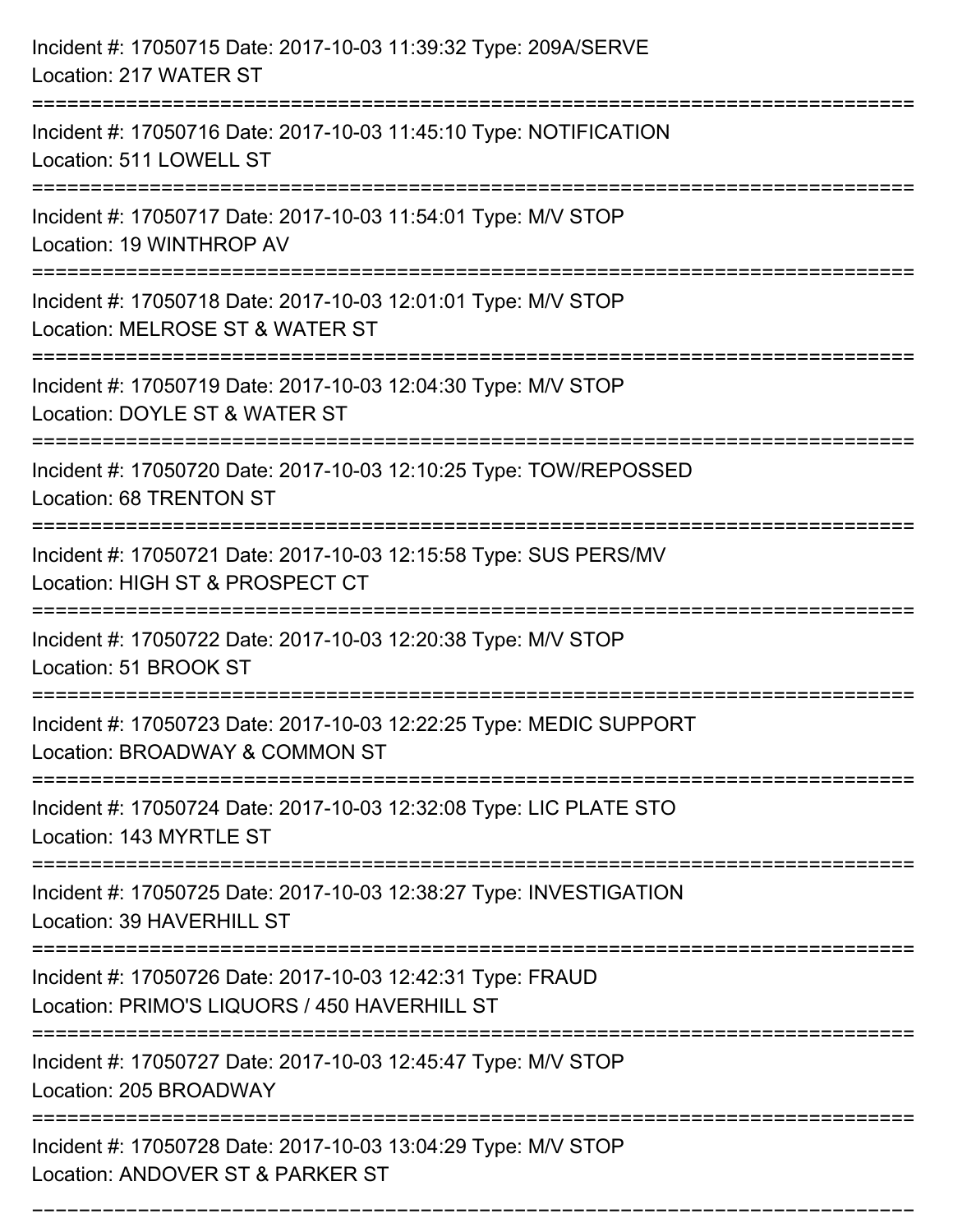| Incident #: 17050729 Date: 2017-10-03 13:06:41 Type: M/V STOP<br>Location: 188WK3 SUMMIT AV                             |
|-------------------------------------------------------------------------------------------------------------------------|
| Incident #: 17050730 Date: 2017-10-03 13:20:29 Type: AUTO ACC/UNK PI<br>Location: PARK ST & TENNEY ST                   |
| Incident #: 17050731 Date: 2017-10-03 13:21:48 Type: M/V STOP<br><b>Location: WINTHROP AV</b>                           |
| Incident #: 17050732 Date: 2017-10-03 13:44:42 Type: ALARM/BURG<br>Location: 107 EVERETT ST                             |
| Incident #: 17050733 Date: 2017-10-03 13:50:25 Type: ALARM/BURG<br>Location: 204 WALNUT ST                              |
| Incident #: 17050734 Date: 2017-10-03 13:53:37 Type: SEARCHWARRANT<br>Location: COADY'S TOWING SERVICE / 139 MARSTON ST |
| Incident #: 17050735 Date: 2017-10-03 13:53:55 Type: ASSSIT AMBULANC<br>Location: 34 HAVERHILL ST                       |
| Incident #: 17050736 Date: 2017-10-03 14:10:59 Type: DISTURBANCE<br>Location: 63 RAILROAD ST                            |
| Incident #: 17050739 Date: 2017-10-03 14:31:32 Type: FRAUD<br>Location: 30 BUTLER ST #1                                 |
| Incident #: 17050737 Date: 2017-10-03 14:35:24 Type: M/V STOP<br>Location: AMESBURY ST & COMMON ST                      |
| Incident #: 17050738 Date: 2017-10-03 14:41:19 Type: M/V STOP<br>Location: CENTRAL BRIDGE / 0 MERRIMACK ST              |
| Incident #: 17050740 Date: 2017-10-03 14:46:37 Type: M/V STOP<br><b>Location: BROOK ST</b>                              |
| Incident #: 17050741 Date: 2017-10-03 14:50:10 Type: MEDIC SUPPORT<br>Location: 8 KINGSTON ST                           |
| Incident #: 17050742 Date: 2017-10-03 14:54:24 Type: DISTURBANCE<br>Location: 50 ISLAND ST                              |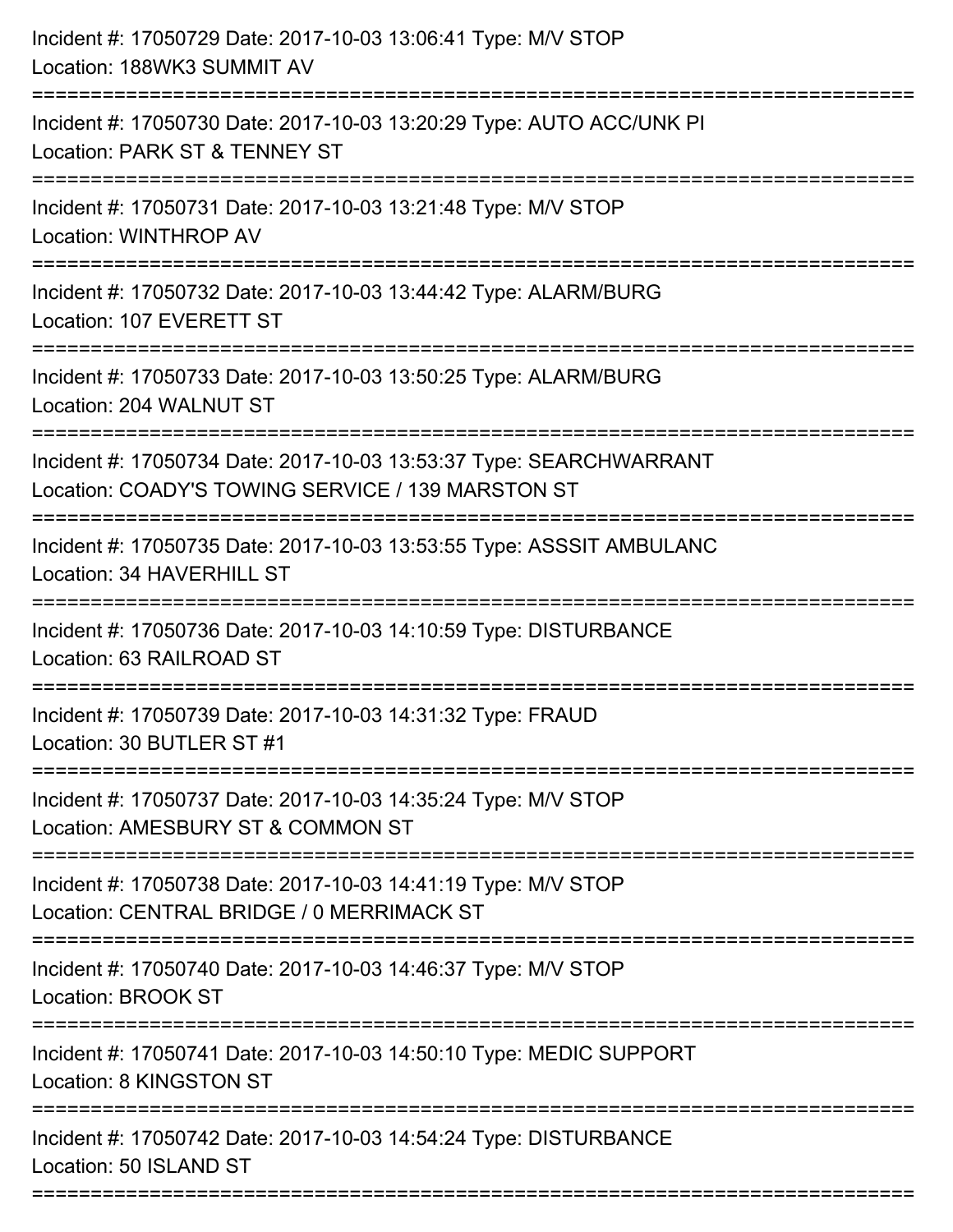Location: 2 APPLETON ST

| Incident #: 17050744 Date: 2017-10-03 15:26:33 Type: ANIMAL COMPL<br>Location: 238 WATER ST                                     |
|---------------------------------------------------------------------------------------------------------------------------------|
| Incident #: 17050745 Date: 2017-10-03 15:32:59 Type: MEDIC SUPPORT<br>Location: 103 MAY ST                                      |
| Incident #: 17050746 Date: 2017-10-03 15:46:39 Type: M/V STOP<br>Location: FALLS BRIDGE / null                                  |
| Incident #: 17050747 Date: 2017-10-03 15:55:58 Type: DISTURBANCE<br>Location: 134 BERNARD AV                                    |
| Incident #: 17050748 Date: 2017-10-03 16:04:12 Type: 209A/VIOLATION<br>Location: 75 NEWTON ST                                   |
| Incident #: 17050749 Date: 2017-10-03 16:09:58 Type: VIO CITY ORD<br>Location: 193 WATER ST                                     |
| Incident #: 17050750 Date: 2017-10-03 16:28:22 Type: LOST PROPERTY<br>Location: FALLS BRIDGE / null                             |
| Incident #: 17050751 Date: 2017-10-03 16:32:52 Type: HIT & RUN M/V<br>Location: 41 BERKELEY ST                                  |
| Incident #: 17050752 Date: 2017-10-03 16:49:12 Type: B&E/PROG<br>Location: 29 KENT ST                                           |
| =========================<br>Incident #: 17050753 Date: 2017-10-03 17:00:00 Type: ASSSIT OTHER PD<br><b>Location: MELVIN ST</b> |
| Incident #: 17050754 Date: 2017-10-03 17:18:46 Type: FRAUD<br>Location: 90 LOWELL ST                                            |
| Incident #: 17050755 Date: 2017-10-03 17:29:09 Type: GENERAL SERV<br>Location: GRANDE CHIMI / 592 ESSEX ST                      |
| Incident #: 17050756 Date: 2017-10-03 17:37:12 Type: 209A/VIOLATION<br>Location: 24 JOSEPHINE AV                                |
|                                                                                                                                 |

Incident #: 17050757 Date: 2017 10 03 17:41:41 Type: ANIMAL COMPL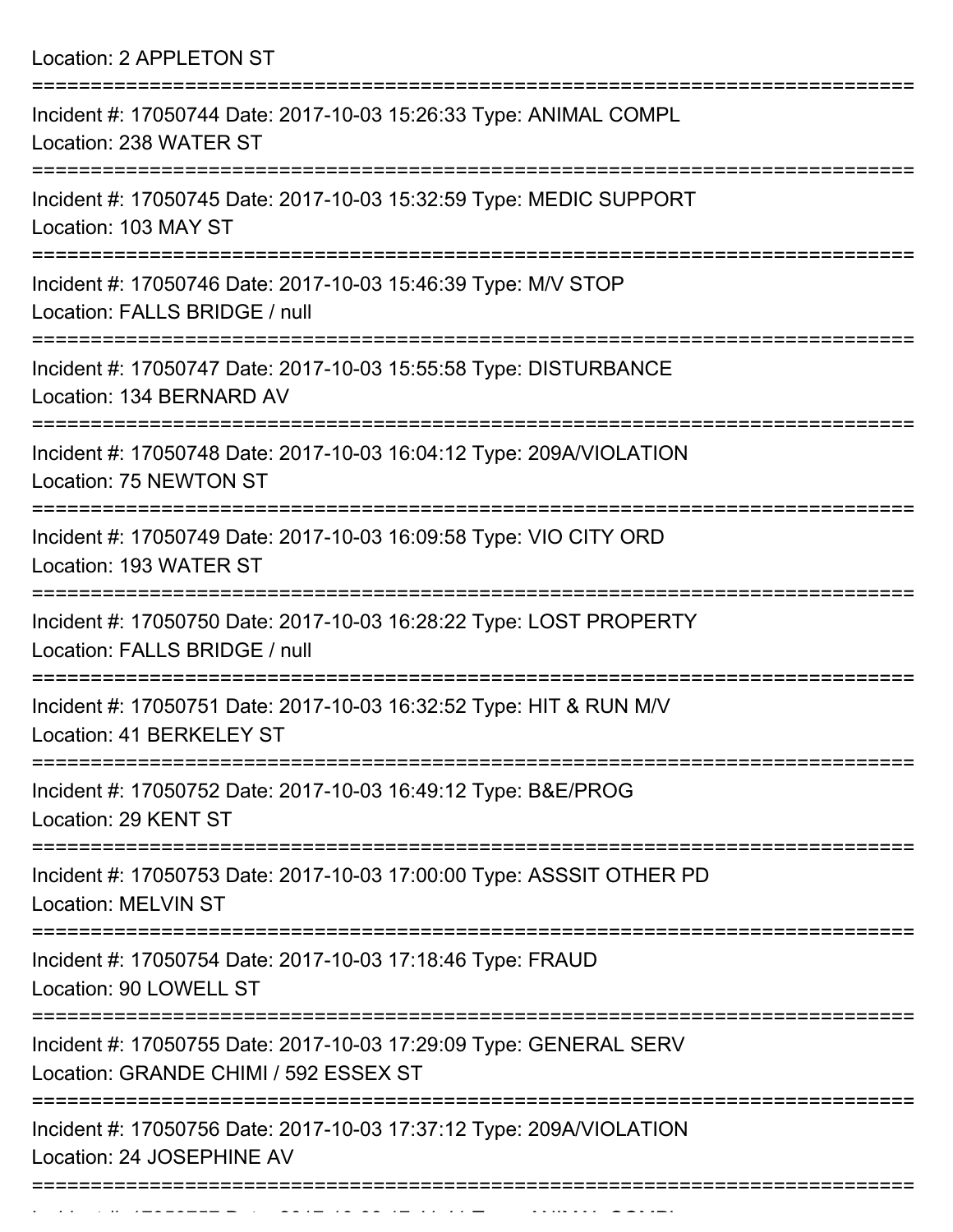Location: 19 LOGAN ST

| Incident #: 17050758 Date: 2017-10-03 17:45:47 Type: MISSING PERS<br>Location: 70 N PARISH RD                         |
|-----------------------------------------------------------------------------------------------------------------------|
| Incident #: 17050759 Date: 2017-10-03 17:58:40 Type: INVESTIGATION<br>Location: CHESTNUT ST & LAWRENCE ST             |
| Incident #: 17050760 Date: 2017-10-03 18:07:57 Type: M/V STOP<br>Location: EUTAW ST & PARK ST                         |
| Incident #: 17050761 Date: 2017-10-03 18:14:02 Type: M/V STOP<br>Location: MERRIMACK ST & S BROADWAY                  |
| Incident #: 17050762 Date: 2017-10-03 18:21:42 Type: DISTURBANCE<br>Location: 5 FITZ ST                               |
| Incident #: 17050763 Date: 2017-10-03 18:22:22 Type: M/V STOP<br>Location: ESSEX ST & HAMPSHIRE ST                    |
| Incident #: 17050764 Date: 2017-10-03 18:37:09 Type: NEIGHBOR PROB<br>Location: 9 PROVIDENCE ST FL 2                  |
| Incident #: 17050765 Date: 2017-10-03 18:44:52 Type: KEEP PEACE<br>Location: 5 BRADFORD ST                            |
| Incident #: 17050766 Date: 2017-10-03 18:46:45 Type: M/V STOP<br>Location: JACKSON ST & KENDRICK ST                   |
| Incident #: 17050767 Date: 2017-10-03 19:02:37 Type: DUMPSTER FIRE<br>Location: LEONARD SCHOOL / 60 ALLEN ST          |
| Incident #: 17050768 Date: 2017-10-03 19:05:06 Type: ALARM/BURG<br>Location: 35 KENDALL ST                            |
| :==================<br>Incident #: 17050769 Date: 2017-10-03 19:08:08 Type: ANIMAL COMPL<br>Location: 339 SALEM ST #C |
| Incident #: 17050770 Date: 2017-10-03 19:22:24 Type: A&B PAST<br>Location: 89 GREENWOOD ST FL 2                       |
|                                                                                                                       |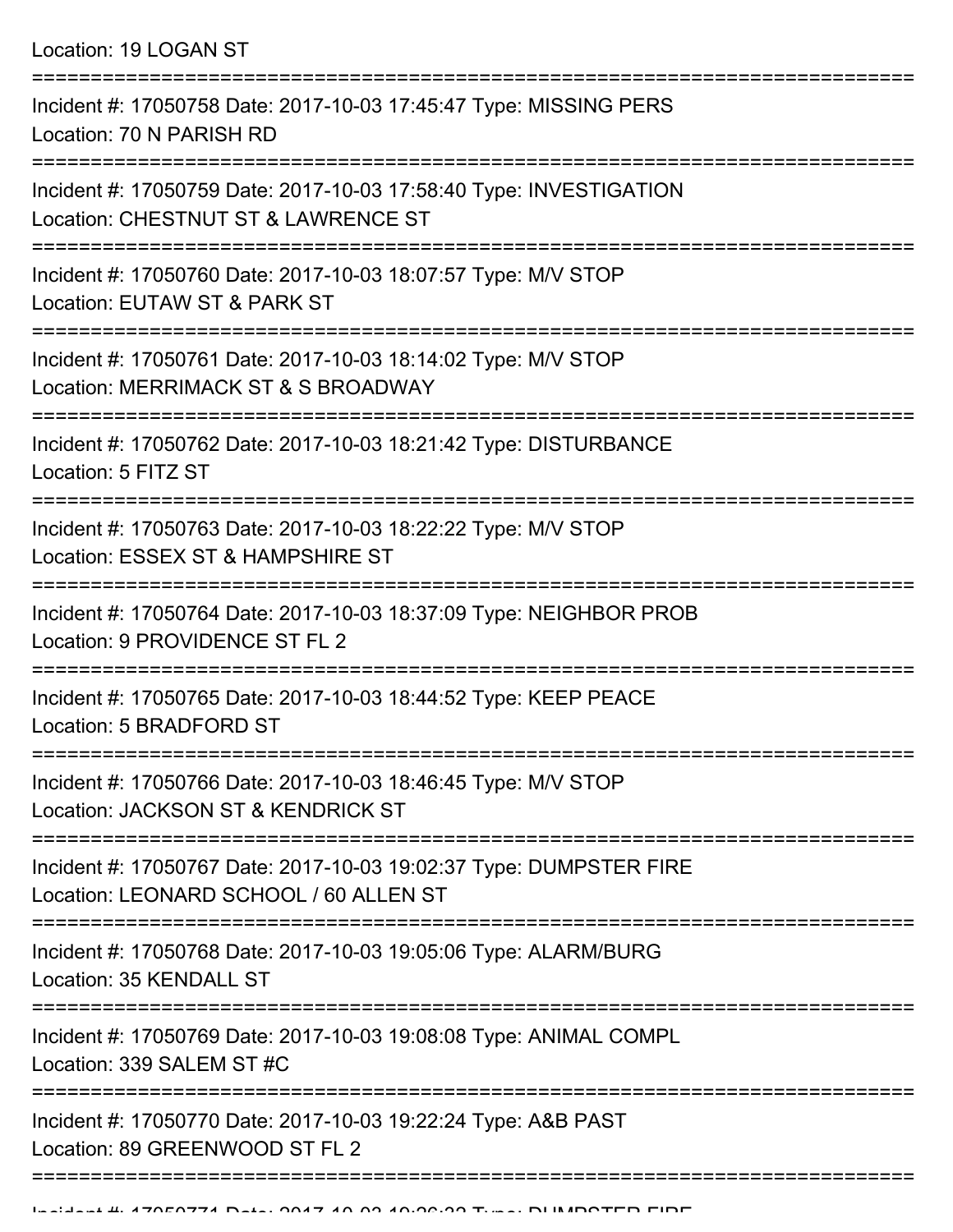| Location: OLIVER SCHOOL / OAK ST                                                                                                 |
|----------------------------------------------------------------------------------------------------------------------------------|
| Incident #: 17050772 Date: 2017-10-03 19:42:47 Type: DOMESTIC/PROG<br>Location: FARNHAM ST & SHAWSHEEN RD                        |
| Incident #: 17050773 Date: 2017-10-03 19:55:46 Type: SUS PERS/MV<br>Location: STORROW PARK / ALLSTON ST & HIGH ST                |
| Incident #: 17050774 Date: 2017-10-03 20:00:30 Type: UNWANTEDGUEST<br><b>Location: 48 FAIRMONT ST</b>                            |
| Incident #: 17050775 Date: 2017-10-03 20:05:55 Type: NOTIFICATION<br>Location: 47 PEARL ST                                       |
| Incident #: 17050776 Date: 2017-10-03 20:17:55 Type: EXTRA SURVEIL<br>Location: SEVEN ELEVEN / 370 BROADWAY                      |
| Incident #: 17050777 Date: 2017-10-03 21:01:47 Type: MAL DAMAGE<br>Location: 165 HAVERHILL ST                                    |
| Incident #: 17050778 Date: 2017-10-03 21:20:16 Type: M/V STOP<br>Location: CARVER ST & MERRIMACK ST                              |
| Incident #: 17050779 Date: 2017-10-03 21:20:52 Type: FIGHT<br>Location: 411 HIGH ST FL 2                                         |
| :=================================<br>Incident #: 17050780 Date: 2017-10-03 21:28:56 Type: 911 HANG UP<br>Location: 116 WATER ST |
| Incident #: 17050781 Date: 2017-10-03 21:38:05 Type: M/V STOP<br>Location: ALBION ST & AVON ST                                   |
| Incident #: 17050782 Date: 2017-10-03 21:41:24 Type: M/V STOP<br>Location: EVERETT ST & SALEM ST                                 |
| Incident #: 17050783 Date: 2017-10-03 21:51:23 Type: M/V STOP<br>Location: ESSEX ST & JACKSON ST                                 |
| Incident #: 17050784 Date: 2017-10-03 22:02:08 Type: M/V STOP<br>Location: GUILMETTE SCHOOL / 80 BODWELL ST                      |
| Incident #: 17050785 Date: 2017-10-03 22:06:43 Type: MAI STOP                                                                    |

Incident #: 17050785 Date: 2017-10-03 22:06:43 Type: M/V STOP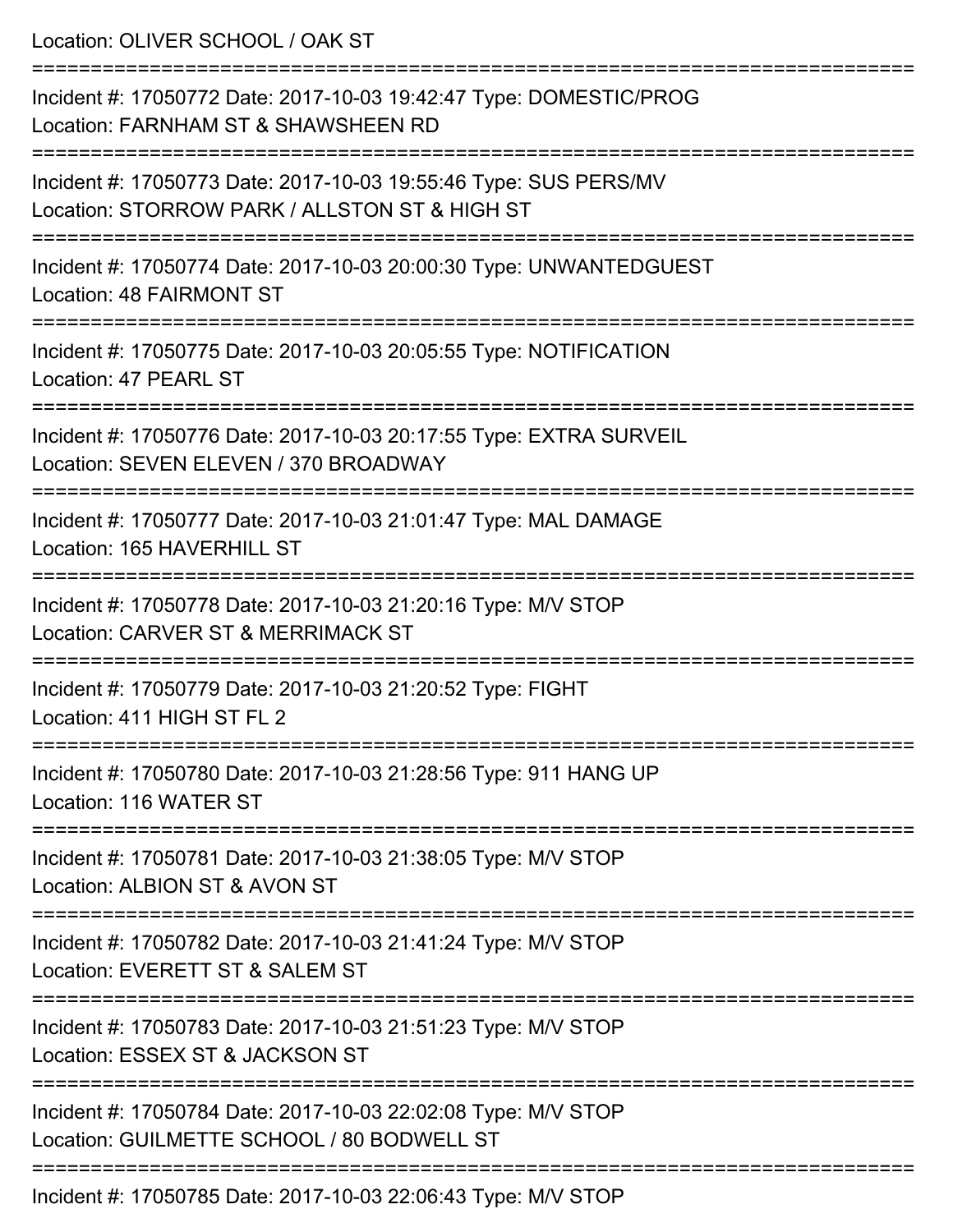| Incident #: 17050786 Date: 2017-10-03 22:08:37 Type: M/V STOP<br>Location: FOREST ST & HAVERHILL ST         |
|-------------------------------------------------------------------------------------------------------------|
| Incident #: 17050787 Date: 2017-10-03 22:14:48 Type: M/V STOP<br>Location: FRANKLIN ST & LOWELL ST          |
| Incident #: 17050788 Date: 2017-10-03 22:17:37 Type: LOUD NOISE<br>Location: 29 BELMONT ST                  |
| Incident #: 17050789 Date: 2017-10-03 22:20:04 Type: M/V STOP<br>Location: 121 WEST ST                      |
| Incident #: 17050790 Date: 2017-10-03 22:21:45 Type: M/V STOP<br>Location: CARVER ST & SALEM ST             |
| Incident #: 17050791 Date: 2017-10-03 22:40:59 Type: INVEST CONT<br>Location: 660 HAVERHILL ST              |
| Incident #: 17050792 Date: 2017-10-03 22:52:44 Type: SUS PERS/MV<br>Location: 139 MYRTLE ST                 |
| Incident #: 17050793 Date: 2017-10-03 22:56:44 Type: DOMESTIC/PROG<br>Location: 1 CAULKINS CT               |
| Incident #: 17050794 Date: 2017-10-03 22:58:28 Type: NEIGHBOR PROB<br>Location: 17 CROSBY ST FL 3           |
| Incident #: 17050795 Date: 2017-10-03 23:00:23 Type: M/V STOP<br>Location: GENERAL ST & PROSPECT ST         |
| Incident #: 17050796 Date: 2017-10-03 23:05:06 Type: ALARM/BURG<br>Location: MARIA ALCANATRA / 530 BROADWAY |
| Incident #: 17050797 Date: 2017-10-03 23:14:02 Type: EXTRA SURVEIL<br>Location: SEVEN ELEVEN / 370 BROADWAY |
| Incident #: 17050798 Date: 2017-10-03 23:14:58 Type: LOUD NOISE<br>Location: 310 JACKSON ST FL 2            |
| Incident #: 17050799 Date: 2017-10-03 23:20:02 Type: LOUD NOISE                                             |